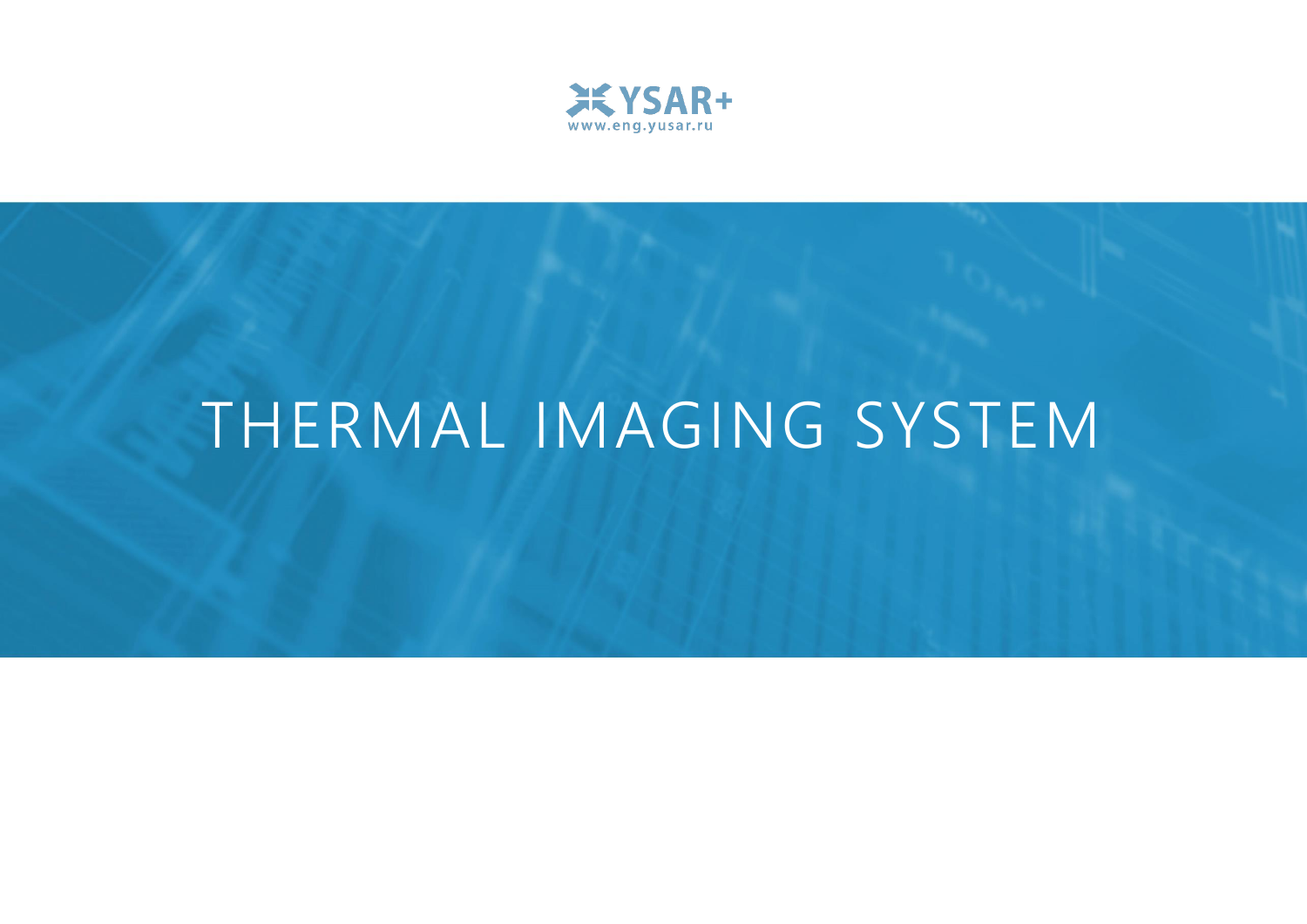



**YSAR+** Joint-Stock Company is the leading Russian developer and integrator of IT systems in the field of healthcare. The company have been working in the IT market has been for over 20.

Our partners from regions of Russia, CIS, Asia, the Middle East and Europe trust us.

The priority of **YSAR+** is the development, implementation and service maintenance of the newest IT systems in the sphere of healthcare. **YSAR+** – is the developer of software systems for the automation of screening programs: breast cancer, lung cancer, cervical cancer.

System-based approach, collaboration of highly qualified analysts, consultants and programmers under the leadership of experienced managers allow for implementation of projects of all difficulty levels, meeting the highest demands of customers.

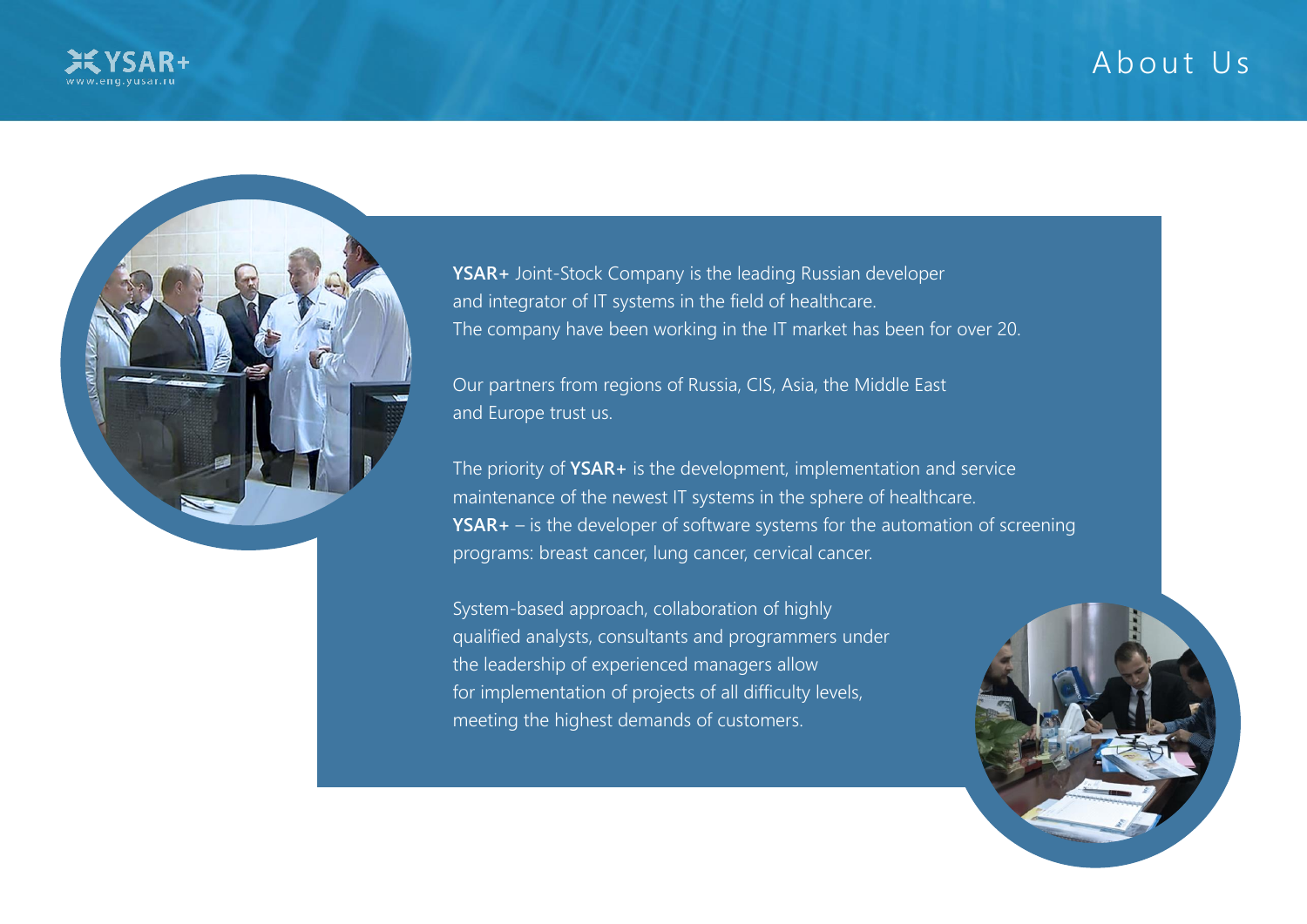

# Teplovisor «Pro\_JEMYS.2020»

## **Offer**

«Teplovisor» Mobile Complex «Pro\_JEMYS.2020» - thermal imaging system with the function of identifying persons with elevated body temperature.

### **Product Overview**

Mobile Complex Teplovisor «Pro JEMYS.2020» is an innovation solution to identify people who have a fever. These devices quickly scan all the people who passed by for elevated temperature and make a report when a person with fever is detected. These devices are mostly used in airports, metro, medical and educational institutions, Railways, shopping and entertainment complexes, military facilities, etc., to scan the population to prevent outbreaks such as SARS, Bird Flu, Ebola and other recent out-break such as Coronavirus also known as the Wuhan virus.

# **Thermal Fever Detection Camera**

Thermal Fever Detection Camera equipped with an integrated GPU that supports a smart behavioral analysis algorithm, can perform high-precision VCA detection and real-time warning. Not only itis a fever detection, it also applied to indoor fire prevention purposes, such as engine room, ATM, conference room, factory, museum, train station, gem, power station, etc. The pre-alarm system helps you quickly discover unwanted accidents and protect your assets.

# **Functions**

- · Image processing technology;
- · Temperature exception alarm function;
- · Bi-spectrum image fusion, picture in picture preview;
- · Strobe light and audio alarm;
- · High sensitivity sensor;
- · 3D DNR, 15 palettes of color adjustable, image detail enhancement and contrast adjustment;
- · Mirror image, digital zoom.

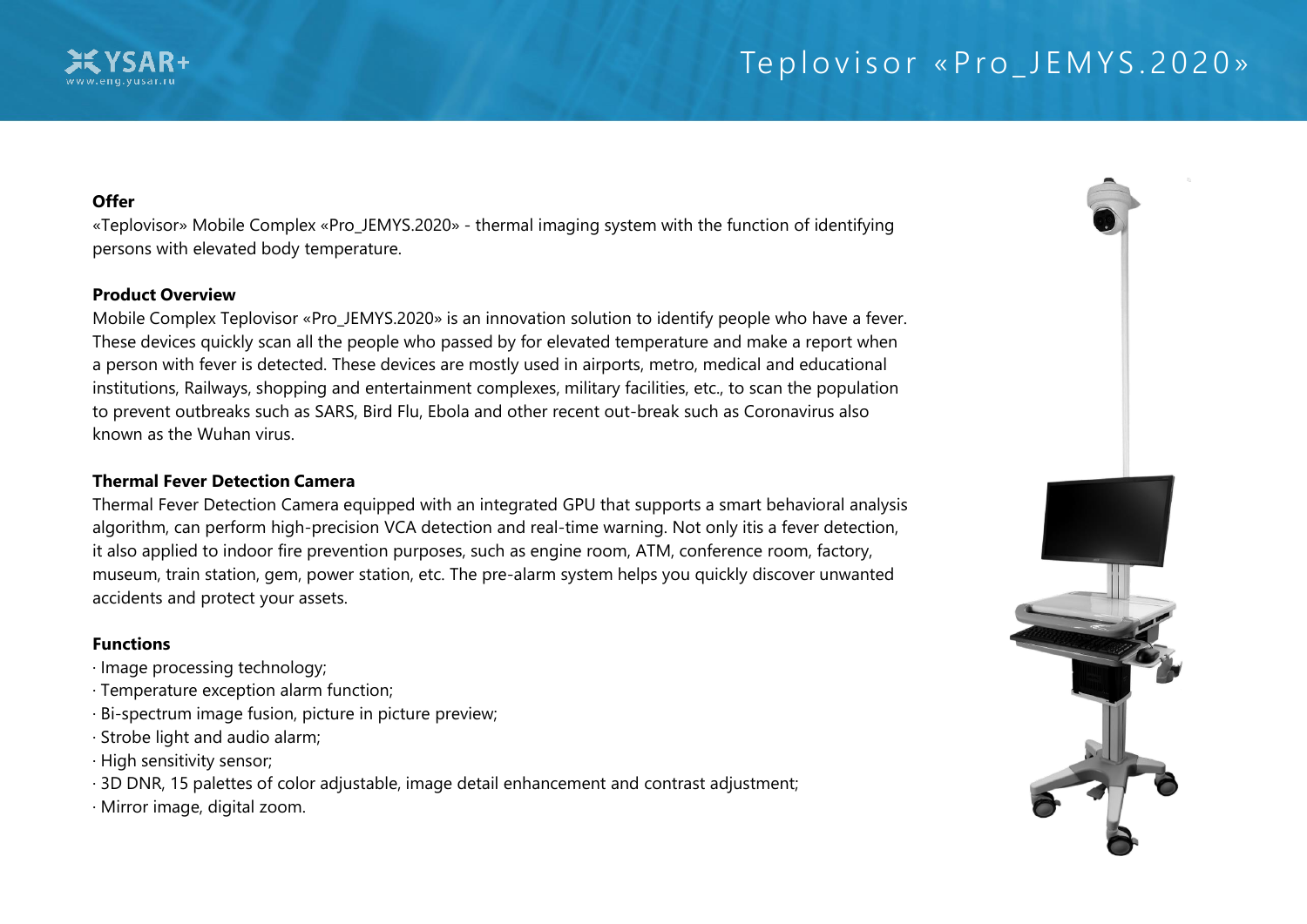

# Te plovisor «Pro\_JEMYS.2020»

| <b>Optical Module</b>          |                                                                                                 |
|--------------------------------|-------------------------------------------------------------------------------------------------|
| Max. Image Resolution          | 2688 x 1520                                                                                     |
| Image Sensor                   | 1/2.7" Progressive Scan CMOS                                                                    |
| Min. illumination              | Color: 0.0089 Lux @ (F1.6, AGC ON), B/W:<br>0.0018 Lux @ (F1.6, AGC ON)                         |
| <b>Shutter Speed</b>           | 1s to 1/100,000s                                                                                |
| Lens (Focal Length)            | 4 <sub>mm</sub>                                                                                 |
| Field of View                  | 84° x 44.8° (H x V)                                                                             |
| <b>WDR</b>                     | 120 dB                                                                                          |
| Day & Night                    | IR cut filter with auto switch                                                                  |
| <b>Image Function</b>          |                                                                                                 |
| Bi-spectrum Image Fusion       | Fusion view of thermal view and overlaid details<br>of the optical channel                      |
| Picture in Picture             | Combines details of thermal and optical image PIP,<br>overlay thermal image<br>on optical image |
| <b>Smart Function</b>          |                                                                                                 |
| <b>Temperature Measurement</b> | 3 temperature measurement rule types,<br>21 rules (10 points, 10 areas, and 1 line)             |
| <b>Temperature Range</b>       | -30 $^{\circ}$ C to + 45 $^{\circ}$ C                                                           |
| <b>Temperature Accuracy</b>    | $±$ up to 0.3 $°C$                                                                              |
| Fire detection                 | Dynamic fire point detection, up to 10 fire<br>points detectable                                |

| <b>Infrared</b>          |                                                                                                                                                                                                                                                          |  |
|--------------------------|----------------------------------------------------------------------------------------------------------------------------------------------------------------------------------------------------------------------------------------------------------|--|
| <b>IR Distance</b>       | Up to 15m                                                                                                                                                                                                                                                |  |
| IR Intensity and Angle   | Automatically adjusted                                                                                                                                                                                                                                   |  |
| <b>Network</b>           |                                                                                                                                                                                                                                                          |  |
| <b>Main Stream</b>       | Visible Light: S0H2: 25fps (2688 x 1520),<br>25fps (1920 x 1080),<br>25fps (1280 x 720)<br>Visible Light: 60Hz: 30fps (2688 x 1520),<br>30fps (1920 x 1080),<br>30fps (1280 x 720)<br>Thermal: 1280 x 720, 704 x 576, 640 x 480,<br>352 x 288, 320 x 240 |  |
| Sub-Stream               | Visible Light: 5OHz: 25fps (704 x 576),<br>25fps (352 x 288), 25fps (176 x 144)<br>Visible Light: 60H2: 30fps (704 x 480),<br>30fps (352 x 240), 30fps (176 x 120)<br>Thermal: 704 x 576, 352 x 288, 320 x 240                                           |  |
| Video Compression        | H.265/H.264/MJPEG                                                                                                                                                                                                                                        |  |
| Audio Compression        | G.711u/G.711a/6.722.1/MP2L2/6.726/PCM                                                                                                                                                                                                                    |  |
| Protocols                | TCP/IP, ICMP, HTTP, HTTPS, FTP, DHCP, DNS,<br>DDNS, RTP, RTSP, RTCP, PPPoE, NTP, UPnP,<br>SMTP, SNMP, IGMP, 802.1X, QoS, IPv6, UDP,<br>Bonjour                                                                                                           |  |
| Simultaneous Live View   | Up to 20                                                                                                                                                                                                                                                 |  |
| User/Host Level          | Up to 32 users, 3 levels: Administrator, Operator,<br>User                                                                                                                                                                                               |  |
| <b>Security Measures</b> | User authentication (ID and PW), MAC address<br>binding, HTTPS encryption, IEEE 802.1x access<br>control, IP address filtering                                                                                                                           |  |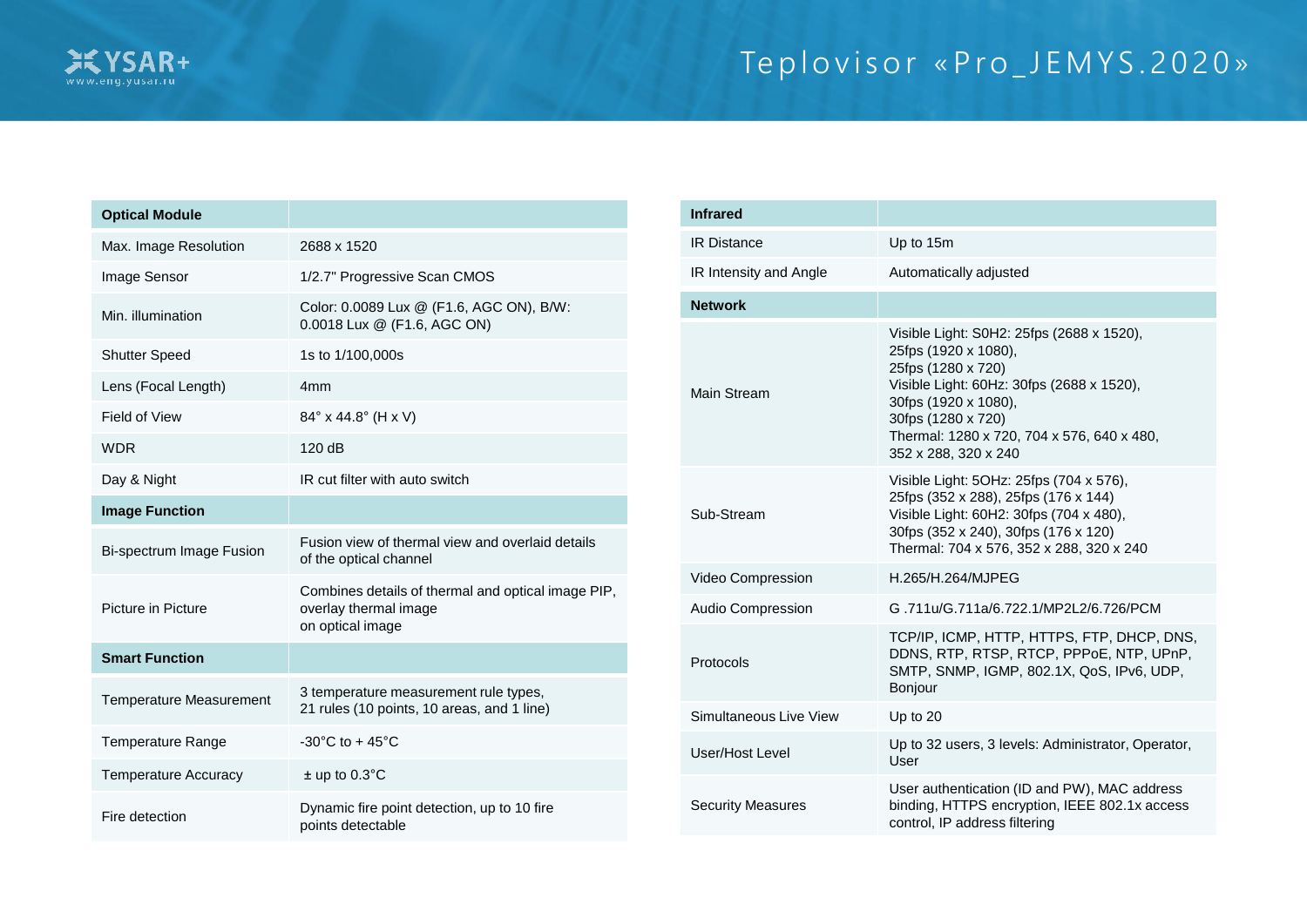

# Teplovisor «Pro\_JEMYS.2020»

# **How it works?**

The system is integrated with IMP (Intelligent Management Platform) which automatically sends a re-port when the device is triggered and alert designated personnel. The system also has the ability to enter and print out a QR code of a person's details who is detected with fever for easy identification and organization.

The camera will monitor and scan all the people who will pass by and it will detect people with fever. When someone with fever is detected, the alarm will go off to call for attention. An incident report will be generated. Email and SMS will be sent to notify designated personnel.

# **Specification**

| <b>Thermal Module</b>  |                                                            |
|------------------------|------------------------------------------------------------|
| Image Sensor           | Vanadium Oxide Uncooled Focal Plane Arrays                 |
| Max. Resolution        | 160 x 120 (the resolution of output image<br>is 320 x 240) |
| <b>Pixel Interval</b>  | $17 \mu m$                                                 |
| Response Waveband      | 8 µm to 14 µm                                              |
| <b>NETD</b>            | Less than 40 mK (25°C), $F# = 1.1$                         |
| Lens (Focal Length)    | $3.1 \text{ mm}$                                           |
| <b>IFOV</b>            | 5.48 mrad                                                  |
| Field of View          | 50° x 37.2" (H x V)                                        |
| Min. Focusing Distance | 0.2 <sub>m</sub>                                           |
| Aperture               | F1.1                                                       |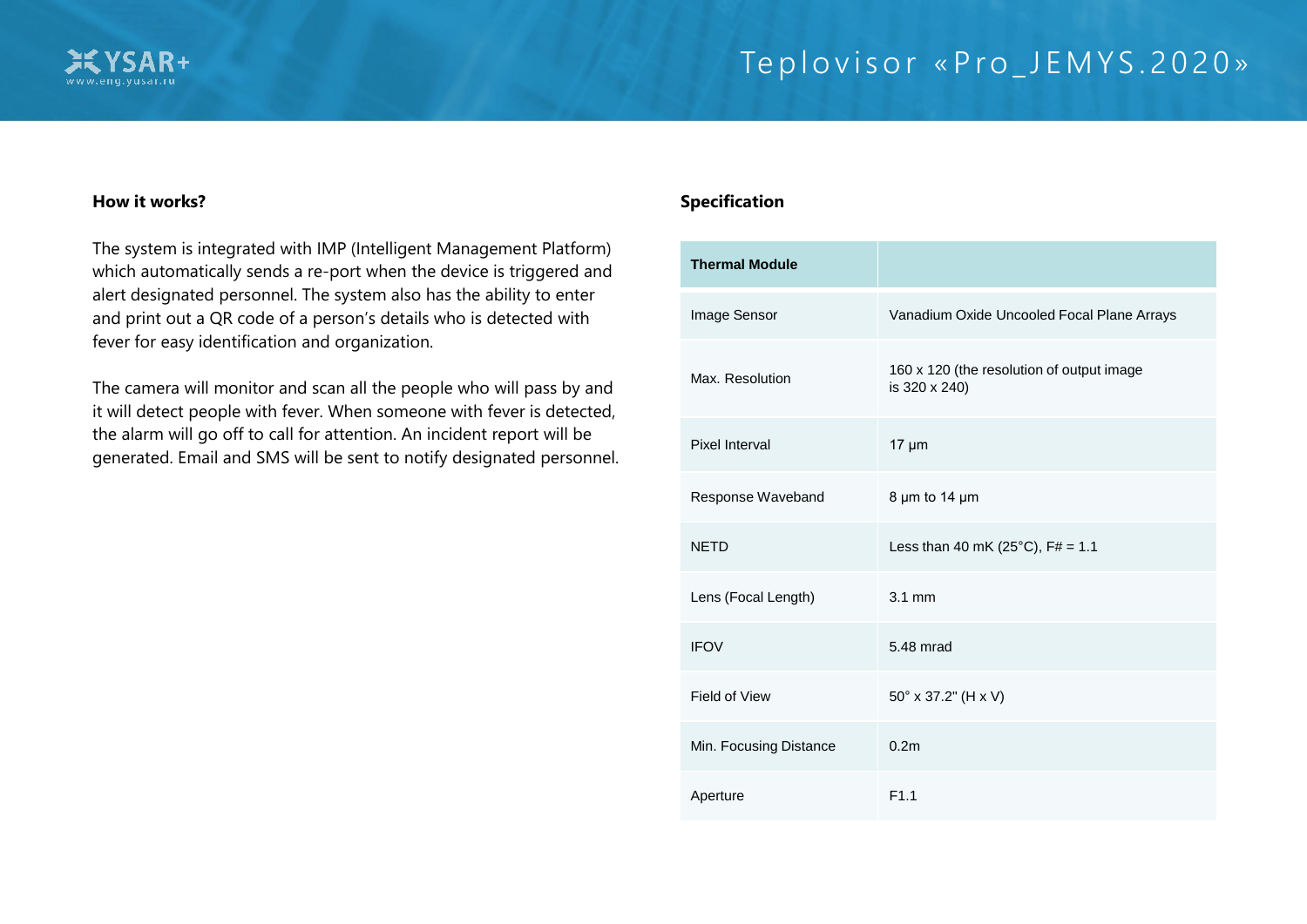

# Te plovisor «Pro\_JEMYS.2020.Lite»

Mobile Complex «Pro\_JEMYS.2020.Lite» - thermal imaging system with the function of identifying persons with elevated body temperature.

# **Functional features -**

### **facial recognition to measure the temperature**

It is based on infrared thermal imaging technology, using imported infrared sensor and 2-megapixel binocular live wide dynamic camera, face recognition within a distance of 0.2m-0.8m while collecting body temperature. It works even if you wear a mask on your face, better prevent cross-infection.

# **Epidemic prevention and control – Fever alert**

Product prevention set a high temperature warning threshold, when a person's temperature is detected to exceed the warning threshold, immediately start the voice alarm mechanism, indicating the risk of infection, effectively protect the health of personnel, and effectively prevent and control the epidemic.

# **Product Function**



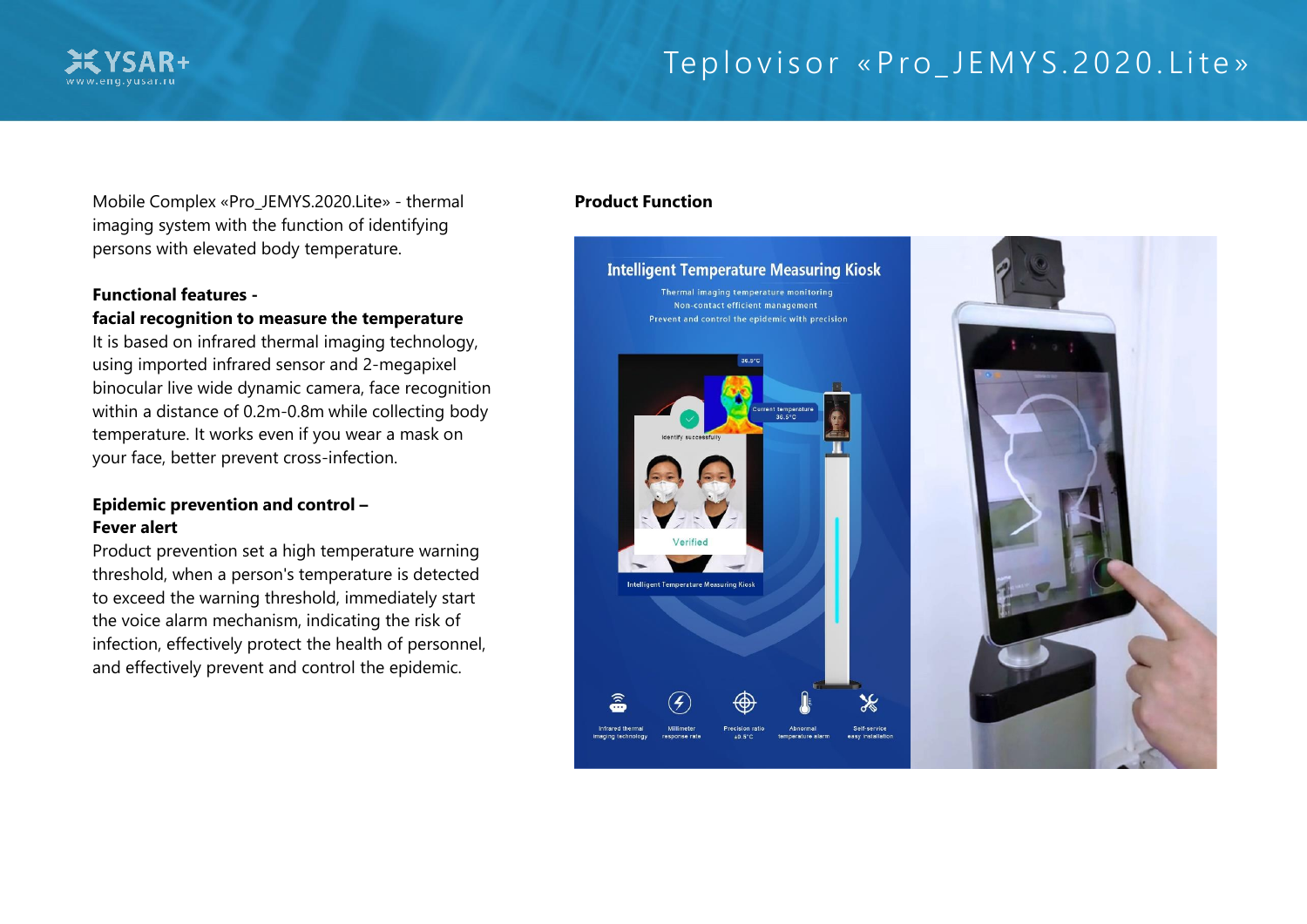

# Te plovisor «Pro\_JEMYS.2020.Lite»

# **Management platform – Data query**

The product supports the data network upload function, which can form the temperature detection data into a table, and capture the portrait realtime upload background and push the SMS to the designated management personnel for tracking inquiry.



# **Product Feature**



**Cutting-edge infrared thermal imaging technology** It is implanted with a thermal imaging camera, which can measure the user's temperature through infrared induction, which is convenient and quick.

### **Millisecond response speed**

1: N comparison time/person, face verification accuracy, efficient epidemic prevention.

|  | ٠ |  |
|--|---|--|
|  |   |  |

### **8"HD touch screen**

It can simultaneously present the human portrait, the human body thermal imaging image and the temperature measurement data, the detection result is more intuitive.



### **Multimode operation**

When not connected to the Internet, the function of brushing face temperature measurement also runs, no requirements for the environment, can be quickly put into use.



# **The precise definition of temperature** Temperature monitoring error no more than ±0.3°C, accurate

prevention and control of the epidemic, to avoid the risk of infection..



### **Simple self-installation**

Products do not need professional installation, power can run; Desktop, wall hanging, bracket multiple modes, flexible placement.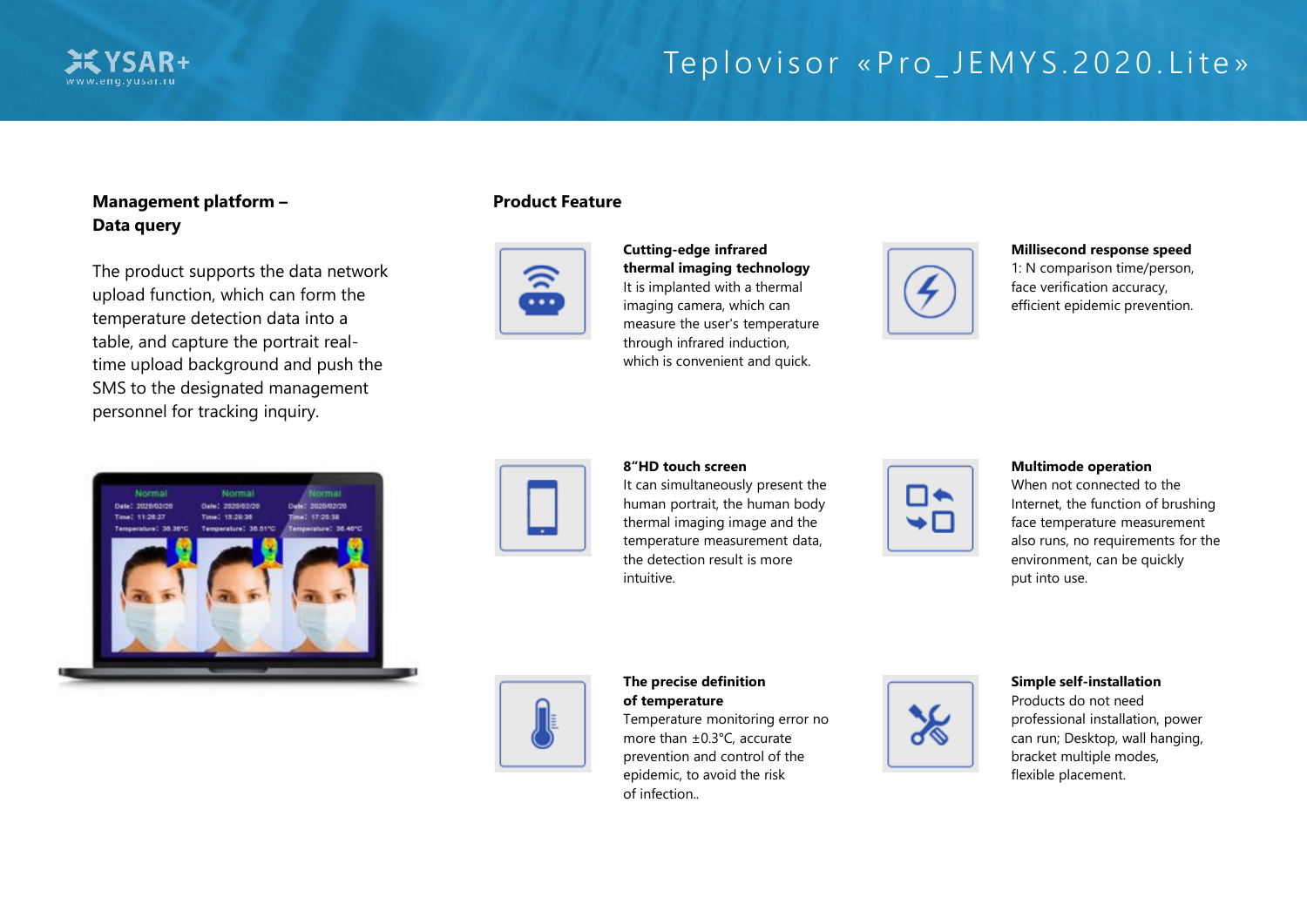

# Te plovisor «Pro\_JEMYS.2020.Lite»

# **Function expansion**

The intelligent temperature measuring machine can be connected to the access control system to realize the function of facial recognition+temperature measurement and opening the door.

The pre-recorded portrait is identified by comparison and the body temperature is detected normally.

The access control or road gate can be automatically opened to increase the epidemic prevention coefficient and improve security.

# **Product Parameter**

| <b>Operating System</b>              | <b>Android Standard</b>                                   |
|--------------------------------------|-----------------------------------------------------------|
| Thermal resolution                   | 32*32/12um                                                |
| Field of View                        | 33°*33°                                                   |
| Max Infrared Image Size              | ≥320*240.0.5m, Error of ±0.3°                             |
| <b>Camera Resolution</b>             | 2 million hardware wide dynamic                           |
| <b>Face Verification</b><br>Accuracy | $>99\%$                                                   |
| Face Recognition<br><b>Distance</b>  | $0.2m - 0.8m$                                             |
| <b>Storage Capacity</b>              | 20000 cards, 10W event records                            |
| <b>Measuring Range</b>               | $30^{\circ}$ C $-45^{\circ}$ C                            |
| Display Screen                       | 8" IPS                                                    |
| Chip                                 | Quad core RK3288, ARM-A17 1.8GH, GPU: Mail-T764           |
| <b>RAM</b>                           | 2G                                                        |
| <b>ROM</b>                           | 4GB                                                       |
| Ports                                | DC*1, RJ45*1, USB*2 (OTG*1), HDMI*1, TF SD slot*1/audio*1 |
| <b>Communication Mode</b>            | Wired/wireless network                                    |
| Input Power                          | <b>AC 220V</b>                                            |
| <b>Working Temperature</b>           | $10^{\circ}$ C $-30^{\circ}$ C                            |
| <b>Working Humidity</b>              | $<$ 90%RH                                                 |
| <b>Work Environment</b>              | Indoor                                                    |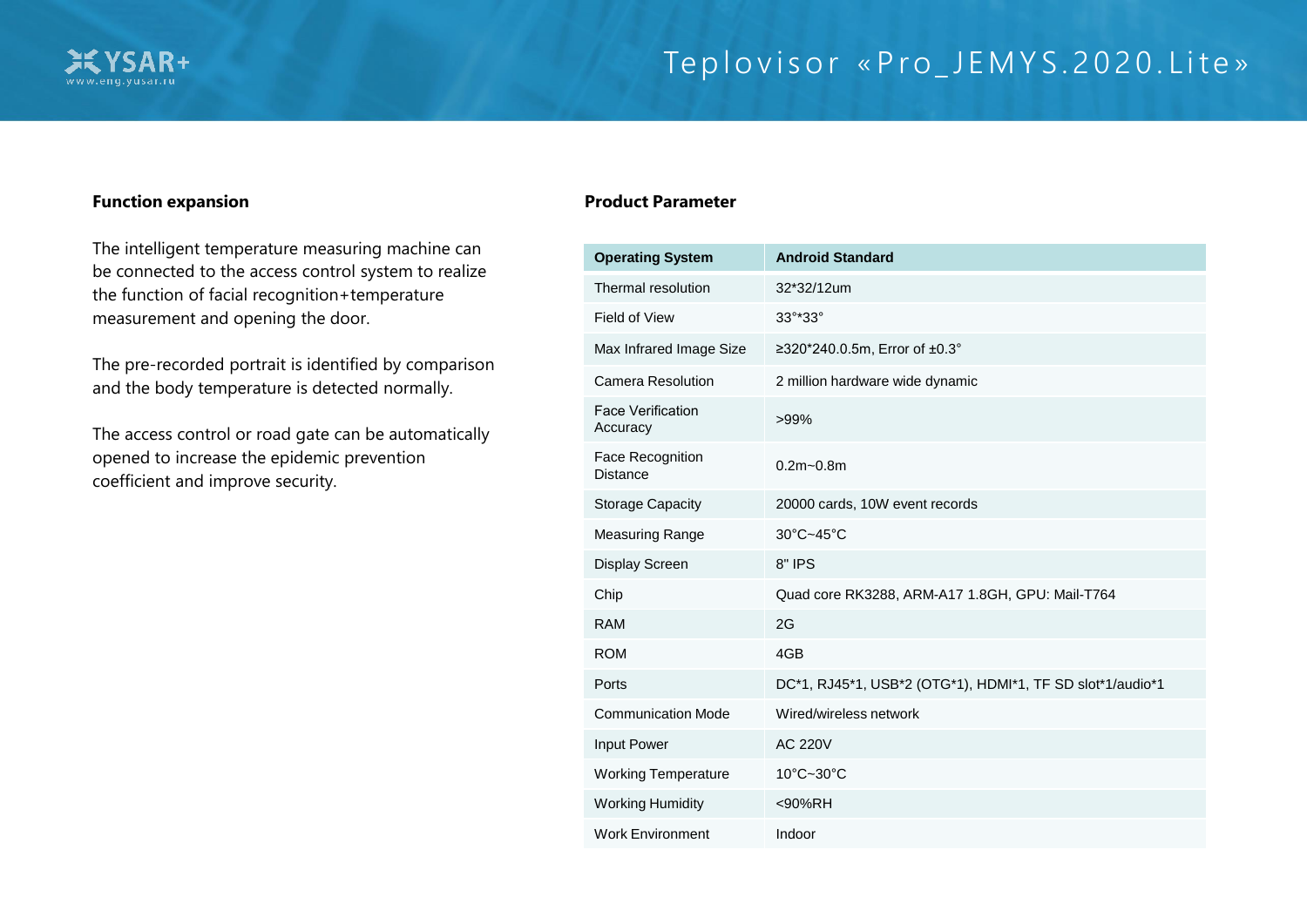

# Teplovisor «K3»

Teplovisor «К3» - thermal imaging system with the function of identifying persons with elevated body temperature.

# **Product Overview**

Teplovisor «К3» is an solution to identify people who have a fever. These devices are mostly used in small kiosk, Malls, airports, medical and educational institutions, shopping and entertainment complexes, etc., to scan the population to prevent outbreaks such as SARS, Bird Flu, Ebola and other recent outbreak such as Coronavirus also known as the Wuhan virus.



### **Introduction**



# **Application**

Can be used in a variety of places:

- Support-office,
- Subway,
- Home,
- Supermall shop,
- Community,
- Entrance,
- Etc.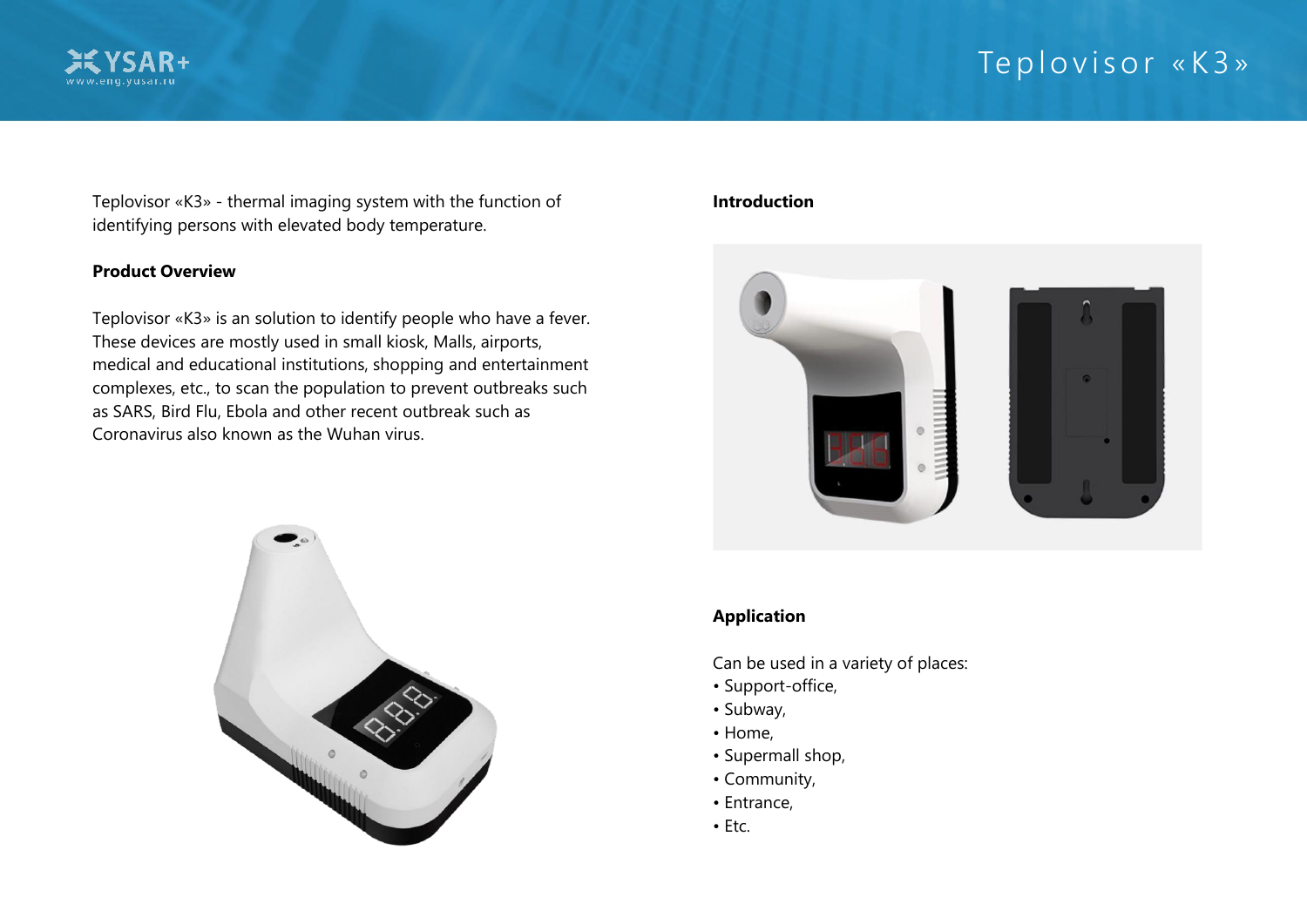

# Teplovisor «K3»



# **Parameters**



# **Accuracy** High Accuracy: ± 0,2 Degrees



# **Energy saving** One week standby. Designed for continuous, long-term use



# **Warning**

High temperature alarm/Abnormal temperature: Flashing red lights and alarm «Di-Di»



# **Speed**

0,1 s quick measurement non-contact, avoid cross-infection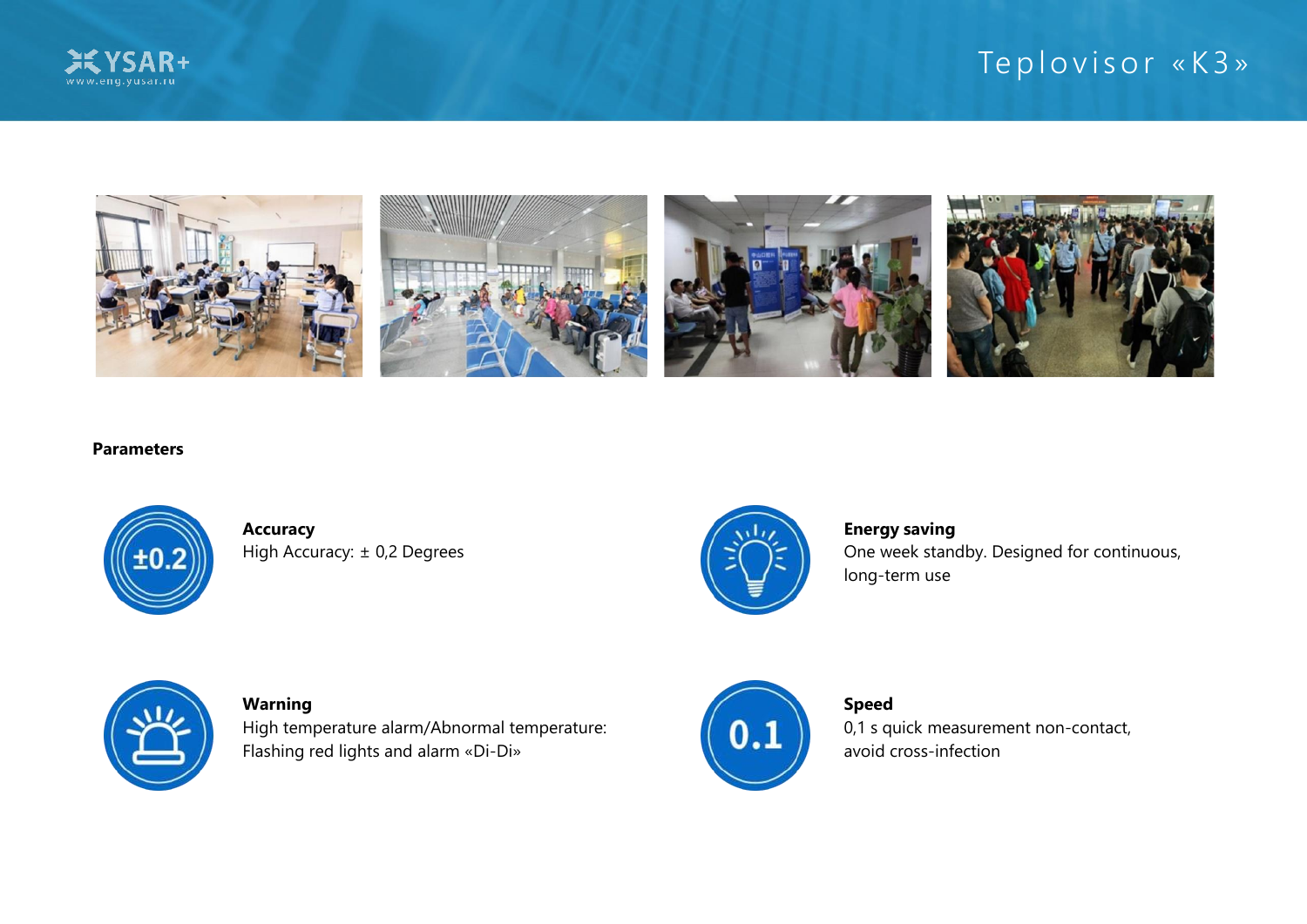

### **Specification Specification**

| Accuracy                    | £0,2 degrees (34°C~45°C, place it in the operating environment for 30 minutes before use) |
|-----------------------------|-------------------------------------------------------------------------------------------|
| Abnormal automatic<br>alarm | Flashing + «Di-Di» sound                                                                  |
| Automatic measurement       | Measuring distance 5cm - 10cm                                                             |
| Screen                      | Digital display                                                                           |
| Charging method             | USB charging or battery (18650 Li-ion)                                                    |
| Install method              | Nail hook, double-sided adhesive sticking, bracket fixing                                 |
| Environment<br>temperature  | 10°C~40°C (Recommended 15°C~35°C)                                                         |
| Infrared measuring<br>range | $0^{\circ}$ C~50 $^{\circ}$ C                                                             |
| Response time               | 0.58                                                                                      |
| Input                       | DC <sub>5V</sub>                                                                          |
| Weight                      | 350 <sub>g</sub>                                                                          |
| <b>Dimensions</b>           | 170 x 115 x 140 (mm)                                                                      |